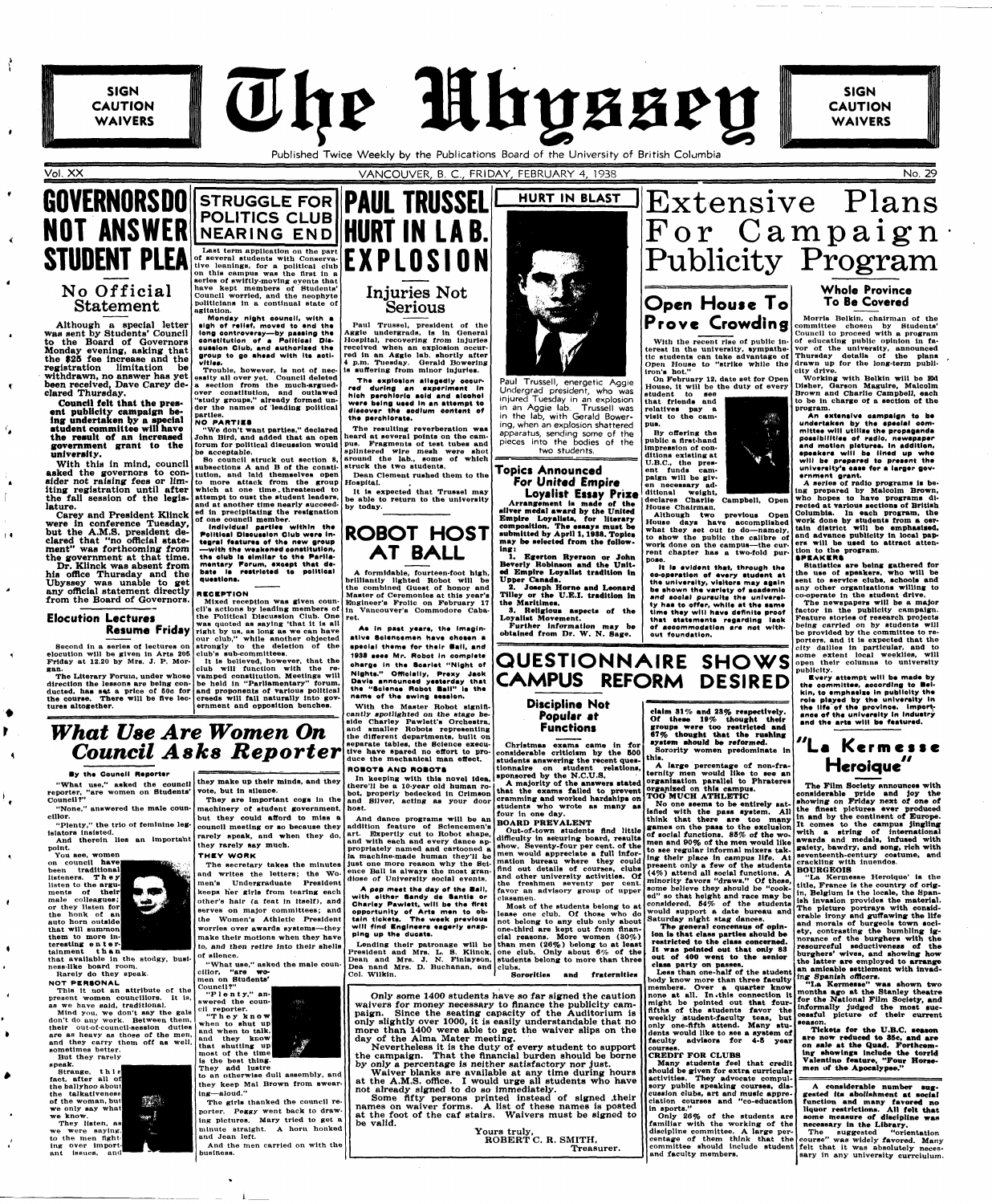**Two T H E UBYSSE Y** Friday, February 4, 1938

| THE UBYSSEY<br>Issued twice weekly by the Students' Publications Board of the Alma Mater Society<br>of the University of British Columbia.<br>Phone Point Grey 206<br>Office: 206 Auditorium Building<br>Mail Subscriptions, \$2.00<br>Campus Subscriptions, \$1.50 |       |  |  |
|---------------------------------------------------------------------------------------------------------------------------------------------------------------------------------------------------------------------------------------------------------------------|-------|--|--|
| <b>EDITOR-IN-CHIEF</b>                                                                                                                                                                                                                                              |       |  |  |
| Kemp Edmonds                                                                                                                                                                                                                                                        |       |  |  |
| <b>NEWS MANAGER</b>                                                                                                                                                                                                                                                 |       |  |  |
| Dorwin Baird                                                                                                                                                                                                                                                        |       |  |  |
| <b>SENIOR EDITORS</b>                                                                                                                                                                                                                                               |       |  |  |
| <b>FRIDAY: Dorothy Cummings</b><br>TUESDAY: Frank Perry                                                                                                                                                                                                             |       |  |  |
| <b>SPORTS EDITOR</b>                                                                                                                                                                                                                                                |       |  |  |
| Frank Turner                                                                                                                                                                                                                                                        | rþ    |  |  |
| <b>Advertising Office</b>                                                                                                                                                                                                                                           |       |  |  |
| Pacific Publishers, Limited, 303-A Pender Street West, Vancouver, B. C.                                                                                                                                                                                             |       |  |  |
| Telephones: Trinity 1945                                                                                                                                                                                                                                            | W     |  |  |
| All advertising handled exclusively by Pacific Publishers, Limited                                                                                                                                                                                                  | ahnia |  |  |

The main course of the students campaign for better terms for the U.B.C. has for the time being veered away from direct representations to Mr. Pattullo and his Liberal Government. The public, the faculty, and the daily newspapers have in their various ways shown decided approval. Settled down, well organized now, and operating smoothly, those in charge of the campaign have three main objectives.

## **WHY SECRECY?**

Why such secrecy is necessary is difficult to understand. Why the doings of the Board should not be open always to those they concern most—the students—or to their responsible representatives, is equally difficult to understand.

They want next year's budget to include a much larger appropriation for the University, along with grants for greater accommodation. They want to bring the public to a greater realization of the value of the University, with a view as well to bringing the influence of strong public opinion to bear on the government.

And in the meantime, they want the Board of Governors to rescind their motions requiring higher fees and limiting attendance.

A motion requesting the Board to do the necessary rescinding went over from the Students' Council Monday night. Presidents Klinck and Carey were in conference Tuesday morning over the matter, but so far no decision has been announced. The intimation, however, is that it was in the negative.

In any case, the Students' Council must not allow itself to be satisfied with a straight refusal from the Board. There sage of impromptu poetry. "Spring seems to be considerable hope that the Student Campaign always reminds me of my boyhood will reach a successful culmination in the Fall. To raise the  $\begin{bmatrix}$  and the old restlessness that used fees and apply restrictions for one year alone would be as useful as galoshes on flsh. The university should be able to carry on for at least one year under the present circumstances.

No amount of technical improvement or good direction was able to overcome the basic difficulty facing the Varsity Time staff—a poor policy that hampered the staff in their attempts to please both public and those in charge of programs. The program, one of the best ideas to come out of frame. The program, the order the second test in the second by that  $\left\lVert u\right\rVert_{\text{H}}$  was just another snowflake. member of council as a medium for telling the public that the university was in truth a haven of respectability and seriousumve<br>ness.

Students should make sure that more money is desperately needed in the University's budget, before they agree to supply it. The Governors apparently could not themselves convince the government of the need — unless they reveal good reasons, they will not be able to convince the students.

## **BARRIER TO EDUCATION**

(An editorial appearing in the "Toronto Varsity," January 27.)

Students at the University of British Columbia are up in arms about a proposal to limit attendance by increasing fees next year. We cannot say that we blame them. The university may be overcrowded; and no doubt the measure will succeed in limiting the attendance, but deliberately to increase fees for such a purpose is an atrocious and indefensible aggravation of one of the worst curses of higher education.

PRING," announced the Genius importantly, "has come!" ith all the dignity of a duchess ristening a flagship, he knelt and lifted a patch of snow from a discouraged looking crocus tip.

"Gallant little crocus," he orated 'You and I know that winter i dead, even if the foolish and pessi-**Sunday's Symphony**  mistic world does not agree. And look at those nodding pussy willows, and—bless my soul!—here comes the first robin! Welcome back, friend Robin . . .

"It's a crow," we remarked grumpily, "and it's probably flying South in despair to join the more intelligent birds." We blew our nose again.

"Smell thnt air," commanded the Genius, unabashed by interruptions. "Did you ever smell such air, clean with the freshness of the open sea and fragrant from the budding woods and the February fields.

There are two possible views which the governors of a university might be expected to hold. They might wish to achieve fame for their university, as the alma mater of brilliant men. Or they might harbour an altruistic desire to ern Cross?" raise the general standard of education. In either case, high fees, which limit the attendance in a most undemocraticfashion, and form a four-year millstone around many a student's neck, are to be regarded as an obstacle, rather than an aid to the proper functioning of a university.

 ${}^{\text{66}}\text{A}^{\text{H}}$ , Spring!" continued the Genius, and we could see his

eyes taking on that fixed, glassy look that usually precedes a pasto seethe through my bones, and the call of far places that would follow me everywhere . . .

"Poona?" we suggested helpfully.

"No, not Poona," replied the Genius from the depths of his trance, "Paris, with clouds of pigeons In every cathedral square, and the Sussex Downs, and Bucharest and the Danube. With a donkey cart and a concertina a man could spend his life roaming through Europe and never grow bored ..

"What about Madagascar?" we suggested. "Now there's a name with a ring to it!"

Many people regard universities as playgrounds for sons of the idle rich—places where over-grown children manage to be idle and frivolous, and at the same time busily engaged in never seen a pigeon in a cathedral learning about bad things like Communism and Atheism and Evolution. This impression is bound to remain as long as it is even partially true. And the-final sector in the vicious circle is that it is this contemptuous attitude which causes legislatures to curtail university subsidies, and hence further increase fees.

"Have you?" demanded the Genius.

## WELTSCHMERZ UND **WANDERLUS T**

 $\mathbf{W}^{\text{E}}$  admitted we hadn't. Then we made the Genius admit he had square tu Paris. He hadn't even seen I'aris. Neither of us, ln tact, had ever been as far as the Atlan-

## **VARSITY TIME**

It is with relief that we have heard of the proposed reorganization of the administration of the student radio program, Varsity Time. For more than three months, audiences have suffered more or less quietly while listening to a program that was far from perfect in any of its departments. Based on what is now realized was a mistaken policy, Varsity Time got off to a bad start.

## **Female Pepsters May Organize**

The composition has a sym**phonic Sonata form, opening with a slow Introduction whise motive Is repeated and developed in the subsequent Allegro.** 

L.S.E. clubs were allotted various programs, and the responsibility for their producing a program was left to the club executives. Brown made himself the administrator of Varsity Time, appointed Struan Robertson as program director. In addition, a large staff of department heads was hear again. appointed—most of whom did nothing, and those in direct charge were forced to take over complete control.

Since then, under the direction of Robertson, who has worked exceptionally hard to fulfill the aim set down by Brown, Varsity Time has been produced week after week, never with very oustanding results.

Now, with a new policy in view, it is to be hoped that Brown and his staff of two or three will revise Varsity Time, forgetting to some extent the attempt to be completely serious. Variety in presentation will help, as will added rehearsals, and better script preparation. We await with anticisals, and better script preparation. We await with antici- day, February 4, at 12.20 in Arts<br>pation the new Varsity Time. Without doubt, it will be better (100 to discuss Co-ed Ball and the than the old.

had ever been as far as the Atlan-<br>tic. It was all very depressing.

student body for its courageous and level-headed adoption of last Monday's program—and for backing up its vote with cash. That illusive thing called "spirit"



The Genius had been as far south and wanting it. The indications obis not built up overnight nor is it maintained by simply sitting back served by the overthrow of first,

> overwhelming acceptance of the Victoria invasion, and the support by a strong though minority group of the political discussion group observe that Varsity is truly be-

come mature as well as of age. Let us hope we maintain the tra-

maintain a position in the Province that can only be ours if  $w\epsilon$ Let us also hope that next year

their best, too. but Just didn't have the good fortune to do it in the proper places or the acceptable directions. Poor Council! If next year's Council can do about half as well aa this year's 'Pub" staff (I am not on it, of

## **Model League of Nations Planned In New Brunswick**  FREDERICTON, N. B., Feb. 4.-

The model assembly of the League of Nations, which is being held this year at the University of New Brunswick, will take placo on March 22, 23 and 24, it has been announced by Allison S. Mitchell, chairman of committee in charge of arrangements.

"Ad the aggie bard," we added morosely picking our way across a lake of slush.

## **LITTLE STARS OF POONA**

OTTAWA, Feb. 3.-W. E. Gladstone Murray, head of the C.B.C, in au interview today, praised the newly formed Canadian University Press and called It "A new forum of expression." The founder nnd the first Editor-in-Chief of the Mc-Giil Dally Bald:

"I have a special Interest; therefore, In congratulating the Daily and its fellow-members of the  $\mathbf{C}.\mathbf{U}$ P. in its splendid new co-operative enterprise. It seems to me that nothing but good can come from this development. It gives undergraduate! opinion iu Canada as a whole, a new forum of expression. also makes possible the exercise of the joint influence of the  $20,000$ undergraduates of tlie 12 universites concerned.

The Genius didn't like Madagascar.

"Well, there's Nuka-Hiva," we suggested, "or Mani-Kura. Have you ever heard the sound the tradewinds make in palms all night or the thunder of surf on coral reefs or seen a torch dance of the South-

> Graham Darling led the opposition. He traced the scholastic background of our present Prime Minister, claiming that King was more suited for the position of leading statesman In the country. The vote taken at the conclusion of the debate was 52 to 27 in favor of the resolution. **HAMLET LOST**

Adams edition of Hamlet with the name Tom Vance Inside was lost Monday morning. Would finder please return to Marian Vance, via the letter rack.

**Will type theses at half a cent a line. Work guaranteed. AUDREY T. JONES 2296 Cornwall Street Phone Bayview 9342-L** 

as Oregon once with a circus, and we had almost been to Alberta on the Frosh snake parade, and, seca freight train. We might easily ond, the inter-faculty fights, and the have gone further than that, but for  $\sqrt{a}$  Mounted Policeman at Red Pass .Inaction wlio had stabled us In tlie local calaboose for tlio night. Somehow we haven't felt the same about make it apparent to all who would Nelson Kddy since lie played those U.C.M.P. roles.

"The trouble with you.'' said the Genius, "is that you are bourgeois. You have no soul! l)on't you ever long to Get Away Prom It All?"

A women's pep organization may be formed on the campus in the near future, according to reports from the Pep Club. A group of freshettes are considering the ideu, and have even worked out u preliminary form of their constitution. Rules of the organization will Involve an "anti-man" campaign, under which any member of the club who dates the same man more than four times will be penalized.

More ambitious clauses include a pledge never to marry, and a rough draft of methods in which a women's pep organization might be useful to the Alma Mater Society. Whether or not the group will apply to Htudents' Council for recognition lias not yet been decided.

**Program Opens With Tribute to University** 

**Sunday afternoon's Symphony Program will open with a musical tribute to the Univereity of British Columbia, the expression of Conduetor Allard de Ridder, who offered laet year'e popular series of Music Appreciation lectures on the campua.** 

**The Overture in D Major, Mr. de Ridder's own composition, Is dedicated to the University, and its performance will be heard by the Board of Governors, Senate,**  and **members of Faculty on Sunday.** 

**Soloist In the Piano Variations is Rhea Sadowaky, gueet pianiet from San Francisco. The Sunday performance begins at 3.00 p.m. In the Strand Theatre.** 

## **Plans Under Way For Campus Rink And Dance Hall**

**What do U.B.C. studente think** 

**of the erection of a skating rink on the campus? A certain section of the student body is quietly working on plans for such a building, hoping to spring them in detail on the** 

Just then we felt it on our cheek. The Genius might have Interpreted it as a tender kiss from Mother Nature. But to our bourgeois soul take it.

**student body soon.** 

**Possibility that the skating**  rink could **be converted** into **use**  as a dance hall **also exists, although sposors of the** rink plan are indefnite about their proposals.

## **CORRESPONDENCE**

"It's going to snow some moro,"

we remarked cleverly, and went into a violent sneeze.

"You've trampled on that crocus! The first crocus of the season and you had to trample on it!", the Genius was howling whon wo could

Silent, and disgusted we trudged back to the Caf through the blizzard, to wait for Spring's arrival

under more clement circumstances.

W.U.S. AND W.A.A. MEETING

100 to discuss Co-ed Hall and the awards system. Very important.

.'1548 W. King Edward Ave., Vancouver, B. C. February 2, 1938.

Editor, The Ubyssey. Dear Sir:

A sick-bed is a swell ringside seat when you have a typewriter the typist does not always hit the rights keys, of course, when lying on his back. However, congratulations to the

Women's I'ndorgraduate Society and Women's Athletic Association will hold a combined meeting Friyear. luck for now!

dition for hard work by staying behind this movement and see this new publicity carried on as a continuous process to build up and

the students will have a council that desires progress and can furnish leadership that may bring about some tangible results. To Mai. Brown I offer orchids—he has done a darn good job and has driven buses as well. As for the rest of Council they probably have done

course) we should have a wonderful

Here's hoping I go blind before someone sees some hidden meaning in the above epistle and plasters the Ubyssey with replies. Good

> Yours sincerely, Frank Thorneloe.

it was planned originally to hold the meeting in April, but Dalhousie University and some other universities found that it would be impossible for their delegates to attend on account of final examinations being held almost at the same time.

This will be tho first time since 1932 that the University of New Brunswick lias been host to the model league. The committee is setting a precedent by Inviting not only those universities that have sponsored league meetings ln the past, but any other maritime universities wishing to send delegates.

University of New Brunswick will be represented by one or mure delegates.

## **CHANGE**

Decided change Is taking place in the nature of the meeting this year. Sessions will take the form of a model meeting of the International I,abour Organization, subsidiary of the League of Nations. A committee of three is at present drawing up the agenda for the coming meeting.

## **Gladstone Murray Commends Canadian University Press Work**

"It is 27 years since I waa privileged to have been assoolated with the McGill Daily as founder of the first Canadian journal of its kind.

**"This achievement goes far beyond the not unadventurous dreams of 1911 and 1912. It gives a** new **sense of reality to the conceptions of the brave new world of young Canada."** 

**Bennett Greater Statesman Than. Mackenzie King** 

"Bennett, is a greater statesman than Mackenzie King." Such was the decision of the Parliamen<mark>tary</mark> Forum at the noon hour debate held yesterday.

Victor Freeman opened the case of the government. He maintained that Bennett had led Canada through the depression by the concessions he reoeived for Canada at the 1932 Imperial Con-

ference.

**FRATERNITY PIN**  Heta Theta Pi fraternity pin lost, Wednesday, February 2. Please return to Mr. Home's office.

## **SLIDE RULE LOST**

Poly-faced slide rule was lost in he Chem. 4 lab on January 25. Return to Trevor Davis, Ap. Sc. Letter rack.



**leader among the newsgathering agencies of the world by virtue of enterprise, accuracy and reliability. Its bureaus in all parts of the world are staffed with jour-**

**nalists of intelligence and INDEPENDENCE. British United Press is not affiliated or connected with any "official" or semi-official news organization in the world and British United Press dispatches, in the Vancouver Sun daily, are remarkably free from the influences that threaten the integrity of NEWS today. The Vancouver Sun is proud to ADD British United Press to its world - wide news coverage by Canadian Press and Associated Press.** 

 $\blacklozenge$ 

**For NEWS Read VANCOUVE R SUN** 

**Phone Trinity 4111 for daily delivery; the cost is only 60 cents a month.** 

PIONEER LAUNDRY & **DRY** CLEANERS LTD. Seymour 8334 "A COMPLETE LAUNDRY AND DRY CLEANING SERVICE"

**Licensed SANITONE Dry Cleaner**